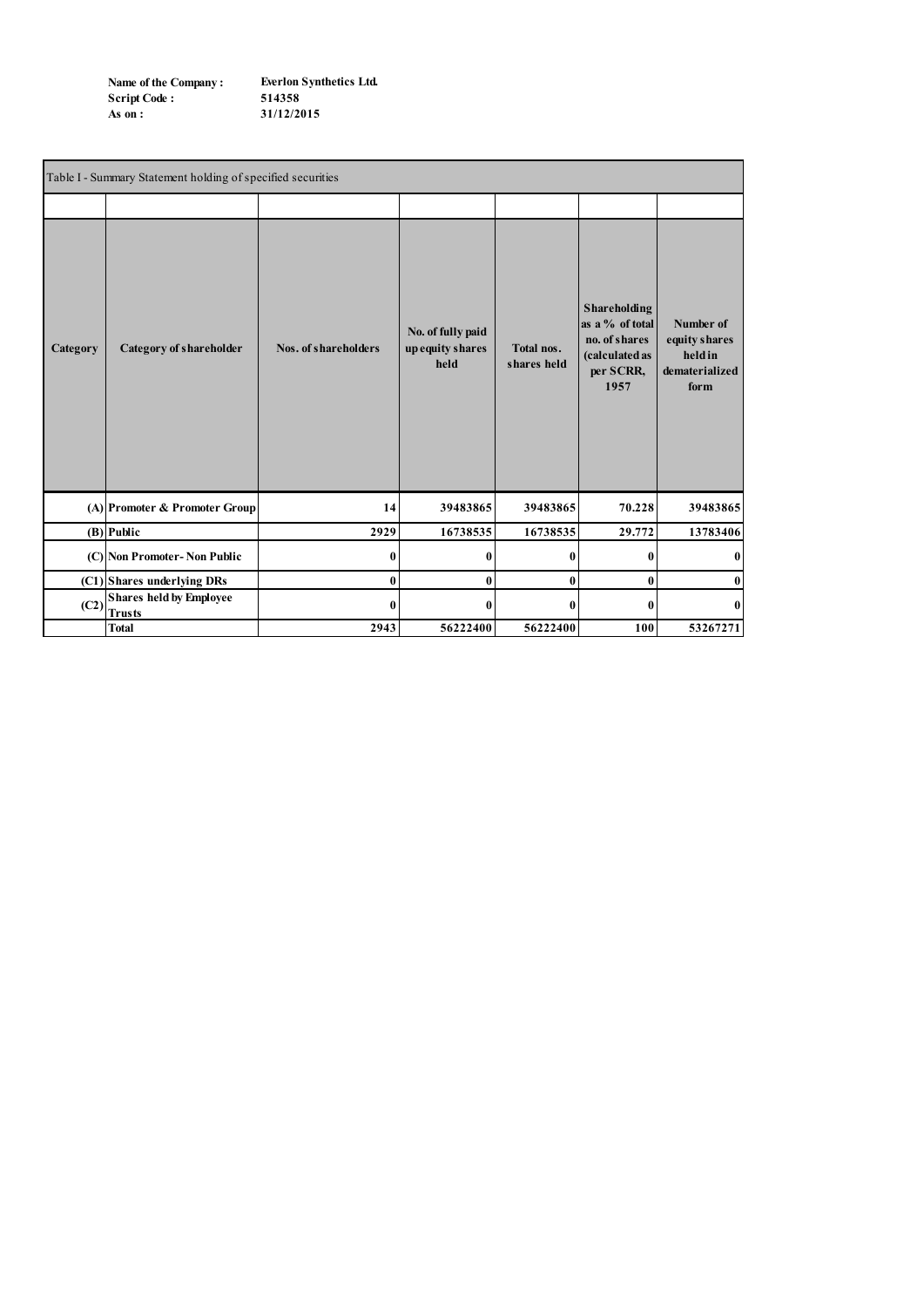Table II - Statement showing shareholding pattern of the Promoter and Promoter Group

|     | Category & Name of the<br><b>Shareholders</b><br><b>(I)</b> | No. of<br>shareholder<br>(III) | No. of fully<br>paid up equity<br>shares held<br>(IV) | <b>Total nos. shares</b><br>held<br>$(VII = IV+V+VI)$ | <b>Shareholdin</b><br>$g\%$<br>calculated<br>as per<br><b>SCRR, 1957</b><br>As a $%$ of<br>$(A+B+C2)$<br>(VIII) | Number of equity<br>shares held in<br>dematerialized form<br>(XIV) |
|-----|-------------------------------------------------------------|--------------------------------|-------------------------------------------------------|-------------------------------------------------------|-----------------------------------------------------------------------------------------------------------------|--------------------------------------------------------------------|
| 1   | Indian                                                      |                                |                                                       |                                                       |                                                                                                                 |                                                                    |
|     | (a) Individuals/Hindu undivided Family                      | 9                              | 34883175                                              | 34883175                                              | 62.045                                                                                                          | 34883175                                                           |
|     | MRUDU KANTILAL VAKHARIA                                     | 1                              | 45600                                                 | 45600                                                 | 0.081                                                                                                           | 45600                                                              |
|     | TARUN K. VAKHARIA (HUF)                                     | $\mathbf{1}$                   | 10165                                                 | 10165                                                 | 0.018                                                                                                           | 10165                                                              |
|     | PRACHI JITENDRA VAKHARIA                                    | $\mathbf{1}$                   | 2352006                                               | 2352006                                               | 4.183                                                                                                           | 2352006                                                            |
|     | JITENDRA KANTILAL VAKHARIA                                  | 1                              | 11341120                                              | 11341120                                              | 20.172                                                                                                          | 11341120                                                           |
|     | VARSHA JITENDRA VAKHARIA                                    | 1                              | 6034136                                               | 6034136                                               | 10.733                                                                                                          | 6034136                                                            |
|     | JITENDRA K VAKHARIA HUF                                     | $\mathbf{1}$                   | 12213188                                              | 12213188                                              | 21.723                                                                                                          | 12213188                                                           |
|     | DHIREN UTTAMCHAND DADIA                                     | 1                              | 1189632                                               | 1189632                                               | 2.116                                                                                                           | 1189632                                                            |
|     | LINA DHIREN DADIA                                           | $\mathbf{1}$                   | 1373328                                               | 1373328                                               | 2.443                                                                                                           | 1373328                                                            |
|     | KANTILAL V. VAKHARIA (HUF)                                  | 1                              | 324000                                                | 324000                                                | 0.576                                                                                                           | 324000                                                             |
| (b) | <b>Central Government/ State</b><br>Government(s)           | $\boldsymbol{0}$               | $\mathbf{0}$                                          | $\mathbf{0}$                                          | $\overline{0}$                                                                                                  | $\mathbf{0}$                                                       |
|     | (c) Financial Institutions/ Banks                           |                                |                                                       |                                                       |                                                                                                                 |                                                                    |
|     |                                                             | $\boldsymbol{0}$               | $\boldsymbol{0}$                                      | $\boldsymbol{0}$                                      | $\overline{0}$                                                                                                  | $\boldsymbol{0}$                                                   |
|     | $(d)$ Any Other (specify)                                   |                                |                                                       |                                                       |                                                                                                                 |                                                                    |
|     |                                                             | 5                              | 4600690                                               | 4600690                                               | 8.183                                                                                                           | 4600690                                                            |
|     | Bodies Corporate                                            |                                | $\boldsymbol{0}$                                      |                                                       |                                                                                                                 |                                                                    |
|     | M/S VAKHARIA FINANCIAL<br><b>SERVICES LTD</b>               | $\mathbf{1}$                   | 229698                                                | 229698                                                | 0.409                                                                                                           | 229698                                                             |
|     | OMKAR TEXOLENE PVT. LTD.                                    | $\mathbf{1}$                   | 300260                                                | 300260                                                | 0.534                                                                                                           | 300260                                                             |
|     | EVERLON SOLAR ENERGY<br>PRIVATE LIMITED                     | 1                              | 1488000                                               | 1488000                                               | 2.647                                                                                                           | 1488000                                                            |
|     | M/S EVEREST YARN AGENCY PVT<br><b>LTD</b>                   | $\mathbf{1}$                   | 300820                                                | 300820                                                | 0.535                                                                                                           | 300820                                                             |
|     | M/S VAKHARIA SYNTHETICS<br>PRIVATE LTD                      | 1                              | 2281912                                               | 2281912                                               | 4.059                                                                                                           | 2281912                                                            |
|     |                                                             |                                |                                                       |                                                       |                                                                                                                 |                                                                    |
|     | Sub-Total- $(A)$ $(1)$                                      | 14                             | 39483865                                              | 39483865                                              | 70.228                                                                                                          | 39483865                                                           |
|     | $2$ Foreign                                                 |                                |                                                       |                                                       |                                                                                                                 |                                                                    |
|     | (a) Indivi/Non-Resi Foreign Indivi                          |                                |                                                       |                                                       |                                                                                                                 |                                                                    |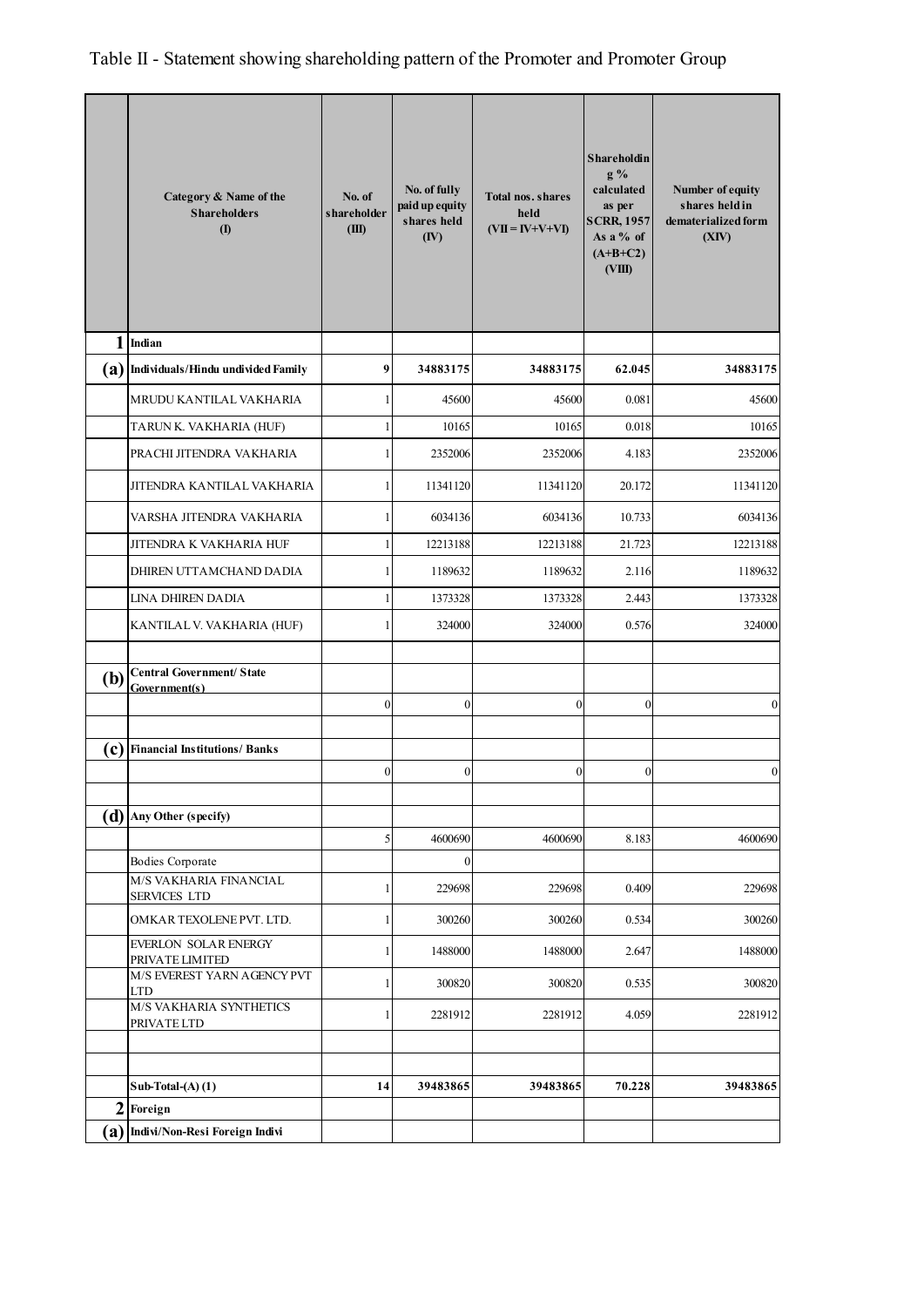|     |                                                                          | $\boldsymbol{0}$ | $\mathbf{0}$     | $\boldsymbol{0}$ | $\overline{0}$   | $\boldsymbol{0}$ |
|-----|--------------------------------------------------------------------------|------------------|------------------|------------------|------------------|------------------|
|     |                                                                          |                  |                  |                  |                  |                  |
| (b) | Government                                                               |                  |                  |                  |                  |                  |
|     |                                                                          | $\boldsymbol{0}$ | $\mathbf{0}$     | 0                | $\boldsymbol{0}$ | $\theta$         |
| (c) | <b>Institutions</b>                                                      |                  |                  |                  |                  |                  |
|     |                                                                          | $\Omega$         | $\theta$         | $\theta$         | $\mathbf{0}$     | $\mathbf{0}$     |
| (d) | <b>Foreign Portfolio Investor</b>                                        |                  |                  |                  |                  |                  |
|     |                                                                          | $\boldsymbol{0}$ | $\boldsymbol{0}$ | $\boldsymbol{0}$ | $\mathbf{0}$     | $\boldsymbol{0}$ |
| (e) | Any Other (specify)                                                      |                  |                  |                  |                  |                  |
|     |                                                                          | $\boldsymbol{0}$ | $\theta$         | $\theta$         | $\boldsymbol{0}$ | $\theta$         |
|     | Sub-Total-(A)(2)                                                         | $\mathbf{0}$     | $\mathbf{0}$     | $\Omega$         | $\mathbf{0}$     | $\mathbf{0}$     |
|     |                                                                          |                  |                  |                  |                  |                  |
|     |                                                                          |                  |                  |                  |                  |                  |
|     | Total Shareholding of Promoter and<br>Promoter Group $(A)=(A)(1)+(A)(2)$ | 14               | 39483865         | 39483865         | 70.228           | 39483865         |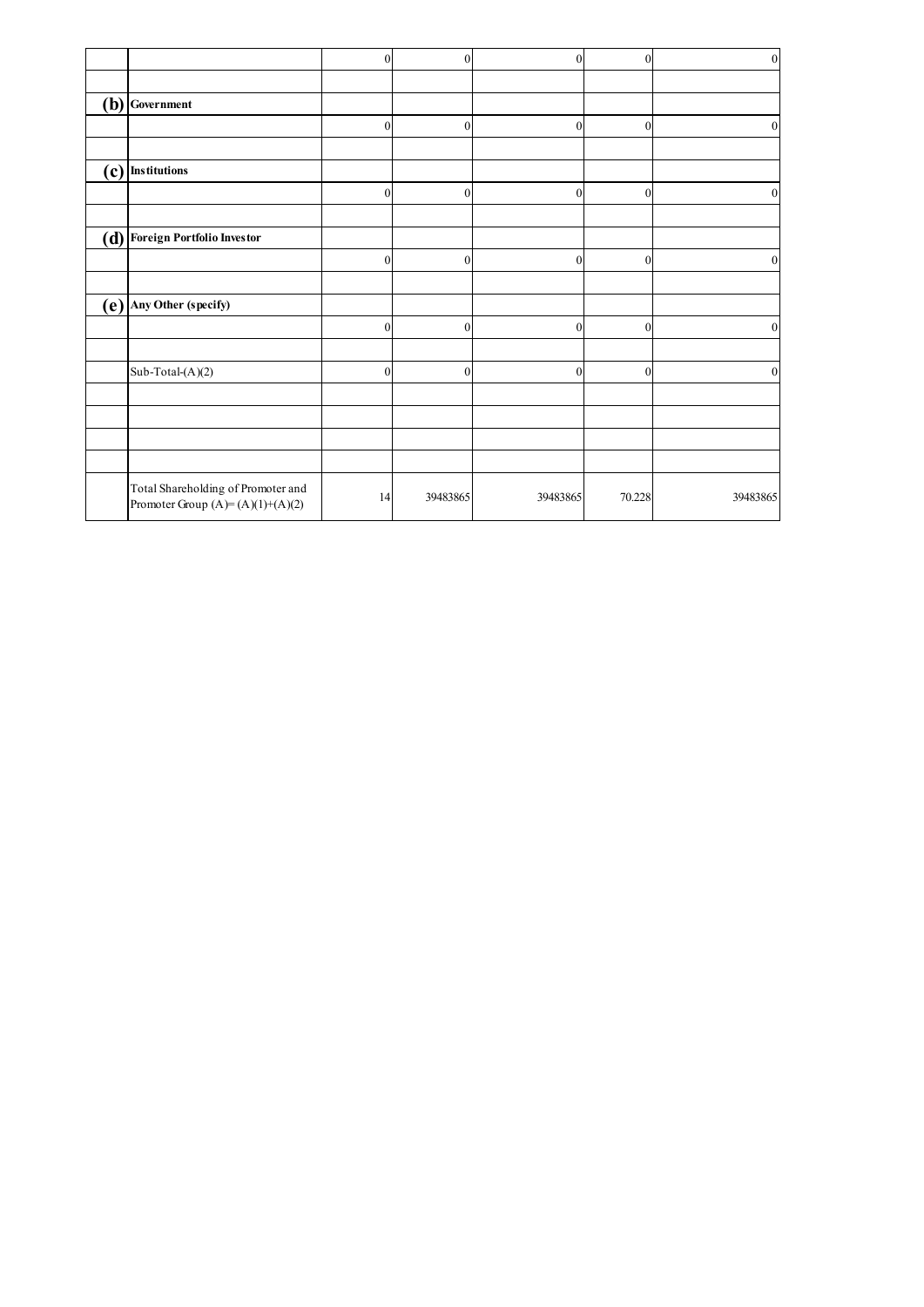Table III - Statement showing shareholding pattern of the Public shareholder

|                | Category & Name of the<br><b>Shareholders</b><br>$($ $\Gamma$         | No. of<br>shareholder<br>(III) | No. of fully paid<br>up equity<br>shares held<br>(IV) | Total nos. shares held<br>$(VII = IV+V+VI)$ | <b>Shareholding</b><br>% calculated<br>as per SCRR,<br>1957<br>As a % of<br>$(A+B+C2)$<br>(VIII) | Number of equity<br>shares held in<br>dematerialized form<br>(XIV) |
|----------------|-----------------------------------------------------------------------|--------------------------------|-------------------------------------------------------|---------------------------------------------|--------------------------------------------------------------------------------------------------|--------------------------------------------------------------------|
| 1              | <b>Institutions</b>                                                   |                                |                                                       |                                             |                                                                                                  |                                                                    |
| $\mathbf{a}$   | <b>Mutual Funds/</b>                                                  |                                |                                                       |                                             |                                                                                                  |                                                                    |
|                |                                                                       | $\boldsymbol{0}$               | $\boldsymbol{0}$                                      | $\boldsymbol{0}$                            | $\overline{0}$                                                                                   | $\boldsymbol{0}$                                                   |
|                |                                                                       |                                |                                                       |                                             |                                                                                                  |                                                                    |
| (b)            | <b>Venture Capital Funds</b>                                          |                                |                                                       |                                             |                                                                                                  |                                                                    |
|                |                                                                       | $\boldsymbol{0}$               | $\mathbf{0}$                                          | $\boldsymbol{0}$                            | $\mathbf{0}$                                                                                     | $\mathbf{0}$                                                       |
|                |                                                                       |                                |                                                       |                                             |                                                                                                  |                                                                    |
|                | (c) Alternate Investment Funds                                        |                                |                                                       |                                             |                                                                                                  |                                                                    |
|                |                                                                       | $\boldsymbol{0}$               | $\mathbf{0}$                                          | $\boldsymbol{0}$                            | $\overline{0}$                                                                                   | $\mathbf{0}$                                                       |
|                |                                                                       |                                |                                                       |                                             |                                                                                                  |                                                                    |
| $\mathbf{d}$   | Foreign Venture Capital<br><b>Investors</b>                           |                                |                                                       |                                             |                                                                                                  |                                                                    |
|                |                                                                       | $\boldsymbol{0}$               | $\mathbf{0}$                                          | $\boldsymbol{0}$                            | $\overline{0}$                                                                                   | $\mathbf{0}$                                                       |
|                |                                                                       |                                |                                                       |                                             |                                                                                                  |                                                                    |
|                | (e) Foreign Portfolio Investors                                       |                                |                                                       |                                             |                                                                                                  |                                                                    |
|                |                                                                       | $\boldsymbol{0}$               | $\boldsymbol{0}$                                      | $\boldsymbol{0}$                            | $\overline{0}$                                                                                   | $\mathbf{0}$                                                       |
|                |                                                                       |                                |                                                       |                                             |                                                                                                  |                                                                    |
|                | (f) Financial Institutions/ Banks                                     |                                |                                                       |                                             |                                                                                                  |                                                                    |
|                |                                                                       | $\boldsymbol{0}$               | $\boldsymbol{0}$                                      | $\boldsymbol{0}$                            | $\overline{0}$                                                                                   | $\mathbf{0}$                                                       |
|                |                                                                       |                                |                                                       |                                             |                                                                                                  |                                                                    |
|                | (g) Insurance Companies                                               |                                |                                                       |                                             |                                                                                                  |                                                                    |
|                |                                                                       | $\boldsymbol{0}$               | 0                                                     | $\boldsymbol{0}$                            | $\boldsymbol{0}$                                                                                 | $\boldsymbol{0}$                                                   |
|                |                                                                       |                                |                                                       |                                             |                                                                                                  |                                                                    |
|                | (h) Provident Funds/ Pension Funds                                    |                                |                                                       |                                             |                                                                                                  |                                                                    |
|                |                                                                       | $\boldsymbol{0}$               | 0                                                     | $\boldsymbol{0}$                            | $\boldsymbol{0}$                                                                                 | $\boldsymbol{0}$                                                   |
|                |                                                                       |                                |                                                       |                                             |                                                                                                  |                                                                    |
|                | $(i)$ Any Other (specify)                                             |                                |                                                       |                                             |                                                                                                  |                                                                    |
|                |                                                                       | $\boldsymbol{0}$               | $\boldsymbol{0}$                                      | $\boldsymbol{0}$                            | $\boldsymbol{0}$                                                                                 | $\boldsymbol{0}$                                                   |
|                |                                                                       |                                |                                                       |                                             |                                                                                                  |                                                                    |
|                | $Sub-Total-(B)(1)$                                                    | $\boldsymbol{0}$               | $\boldsymbol{0}$                                      | $\boldsymbol{0}$                            | $\overline{0}$                                                                                   | $\boldsymbol{0}$                                                   |
|                |                                                                       |                                |                                                       |                                             |                                                                                                  |                                                                    |
| $\overline{2}$ | <b>Central Government/ State</b><br>Government(s)/ President of India |                                |                                                       |                                             |                                                                                                  |                                                                    |
|                |                                                                       | $\boldsymbol{0}$               | $\boldsymbol{0}$                                      | $\boldsymbol{0}$                            | $\boldsymbol{0}$                                                                                 | $\boldsymbol{0}$                                                   |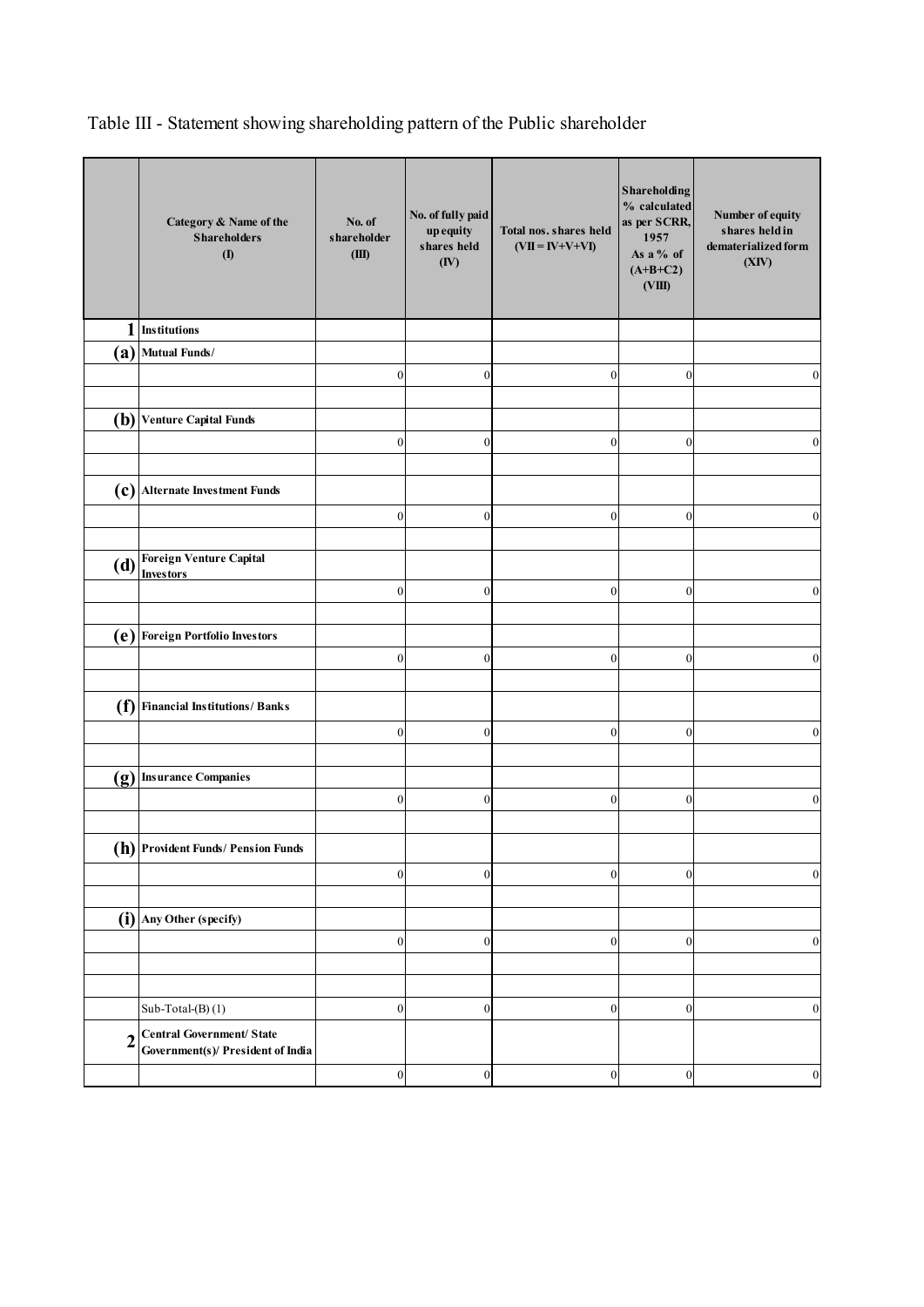|     | Sub-Total-(B)(2)                                                                          | $\boldsymbol{0}$ | $\boldsymbol{0}$ | $\boldsymbol{0}$ | $\boldsymbol{0}$ | $\boldsymbol{0}$ |
|-----|-------------------------------------------------------------------------------------------|------------------|------------------|------------------|------------------|------------------|
| 3   | <b>NON-Institutions</b>                                                                   |                  |                  |                  |                  |                  |
|     | $(a)$ Individuals -                                                                       |                  |                  |                  |                  |                  |
|     | i. Individual shareholders holding<br>nominal share capital up to Rs. 2<br>lakhs.         |                  |                  |                  |                  |                  |
|     |                                                                                           | 2866             | 8493560          | 8493560          | 15.107           | 5570231          |
|     |                                                                                           |                  |                  |                  |                  |                  |
|     | ii. Individual shareholders<br>holding nominal share capital in<br>excess of Rs. 2 lakhs. |                  |                  |                  |                  |                  |
|     |                                                                                           | 7                | 3390971          | 3390971          | 6.031            | 3390971          |
|     | AMI DHIREN DADIA                                                                          |                  | 800886           | 800886           | 1.424            | 800886           |
|     | LALIT CHANDRAKANT SHAH<br>(HUF)                                                           | 1                | 653273           | 653273           | 1.162            | 653273           |
|     | $(b)$ NBFCs registered with RBI                                                           |                  |                  |                  |                  |                  |
|     |                                                                                           | $\boldsymbol{0}$ | $\boldsymbol{0}$ | $\boldsymbol{0}$ | $\boldsymbol{0}$ | $\boldsymbol{0}$ |
|     |                                                                                           |                  |                  |                  |                  |                  |
|     | $(c)$ Employee Trusts                                                                     |                  |                  |                  |                  |                  |
|     |                                                                                           | $\boldsymbol{0}$ | $\boldsymbol{0}$ | $\boldsymbol{0}$ | $\boldsymbol{0}$ | $\boldsymbol{0}$ |
|     |                                                                                           |                  |                  |                  |                  |                  |
| (d) | <b>Overseas Depositories holding</b><br>DRs) (balancing figure)                           |                  |                  |                  |                  |                  |
|     |                                                                                           | $\mathbf{0}$     | $\overline{0}$   | $\boldsymbol{0}$ | $\boldsymbol{0}$ | $\boldsymbol{0}$ |
|     |                                                                                           |                  |                  |                  |                  |                  |
|     | $(e)$ Any Other (specify)                                                                 |                  |                  |                  |                  |                  |
|     |                                                                                           | 56               | 4854004          | 4854004          | 8.634            | 4822204          |
|     | NILESH DHIRAJLAL SHAH                                                                     | 1                | 641034           | 641034           | 1.14             | 641034           |
|     | ABIRAMI ARUNACHALAM                                                                       | 1                | 1200000          | 1200000          | 2.134            | 1200000          |
|     | MUJEEBUR RAHMAN HABEEB                                                                    | 1                | 2572086          | 2572086          | 4.575            | 2572086          |
|     |                                                                                           |                  |                  |                  |                  |                  |
|     | Sub-Total- $(B)$ $(3)$                                                                    | 2929             | 16738535         | 16738535         | 29.772           | 13783406         |
|     |                                                                                           |                  |                  |                  |                  |                  |
|     | Total Public Shareholding (B)=<br>$(B)(1)+(B)(2)+(B)(3)$                                  | 2929             | 16738535         | 16738535         | 29.772           | 13783406         |